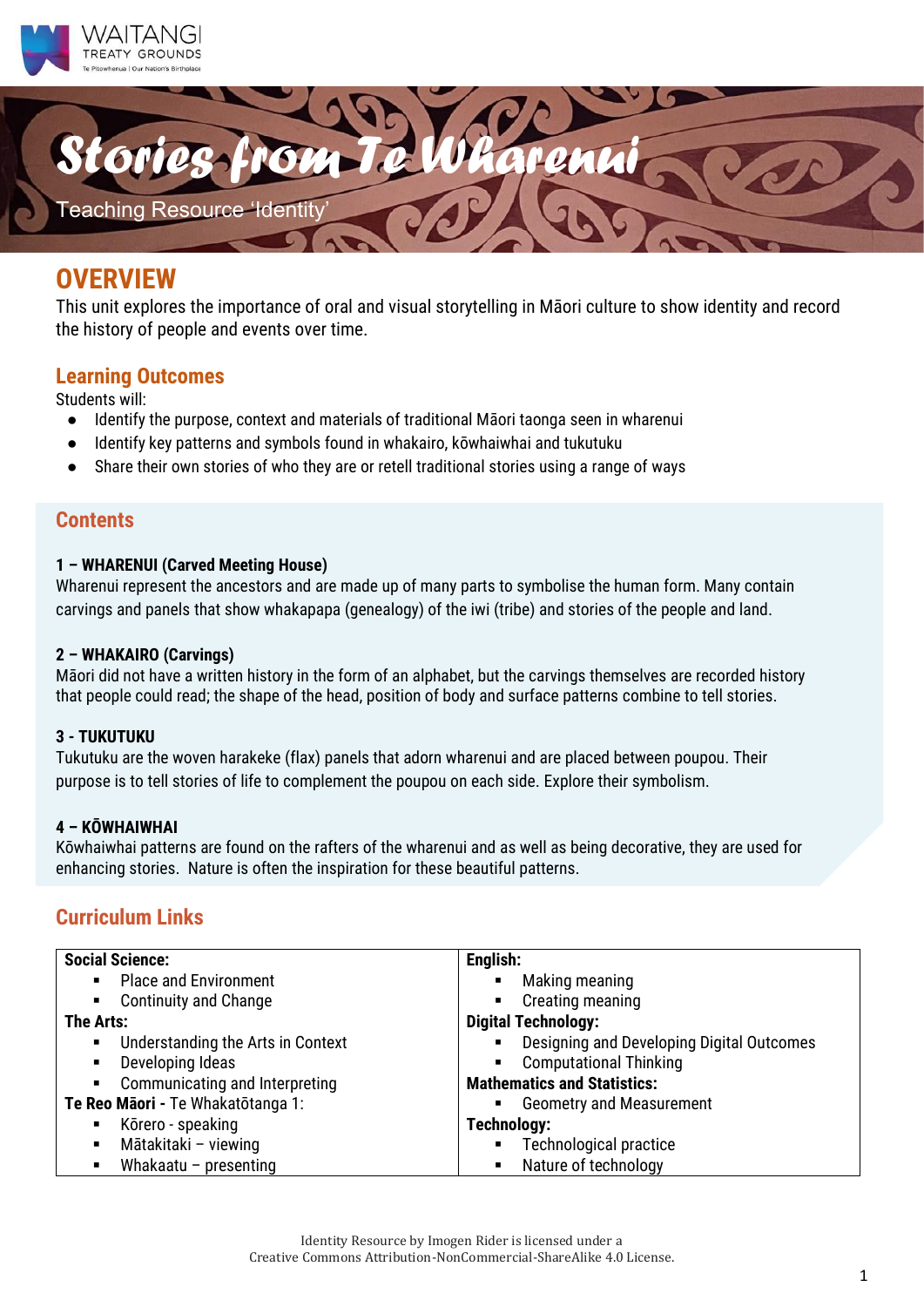



# **SETTING THE SCENE FOR THIS UNIT OF LEARNING**

### **Class activity**

[Watch video:](https://www.tepapa.govt.nz/discover-collections/read-watch-play/maori/he-paki-taonga-i-maui) *'Kō Tanē me ngā kete o te wānanga/Tanē and the kete of knowledge'* on how Tāne climbed up to the heavens to fetch the three precious kete of knowledge. From Te Papa's collection *"He Paki Taonga i a Māui" -* a series of short films telling stories of Māori legends (6:10mins, in te reo Māori - English subtitles are available)

[Read a story](https://www.knowledge-basket.co.nz/about/knowledge-basket-legend/) aloud to the class - this version has no illustrations and while there are many beautiful illustrated books of this story, the above 2 ways of storytelling encourage students to think about ways stories were traditionally preserved and shared before Māori became a written language.

### **Before discussion consider:**

- Be aware of mamae and grief of whanau Maori about loss of identity
- Not everyone who is Māori necessarily understands te ao Māori be mindful of expectations on people
- Be aware of Māori ways of giftedness
- There are different versions of the same story depending on who the storyteller is and where they come from
- Some knowledge may be tapu and is not always shared with outsiders
- Some te reo Māori vocab used may differ from your area due to dialect variations. Please adapt as needed to suit.

### **Discuss:**

What was Tāne's mission? What is "knowledge"? Why was Tāne given 3 baskets? They represent different types of knowledge in our world, e.g. our identity -knowing who we are and where we come from. How do we learn about our tupuna (ancestors) - grandparents, great-grandparents and so on? (Family trees, photographs, portraits, diaries, letters, stories told, old family taonga) How did people pass on this knowledge without writing it down in books, letters and diaries and without photographs or paintings? How did Māori traditionally gain knowledge about important past events and people in their history? Share ideas.



Identity Resource by Imogen Rider is licensed under a Creative Commons Attribution-NonCommercial-ShareAlike 4.0 License.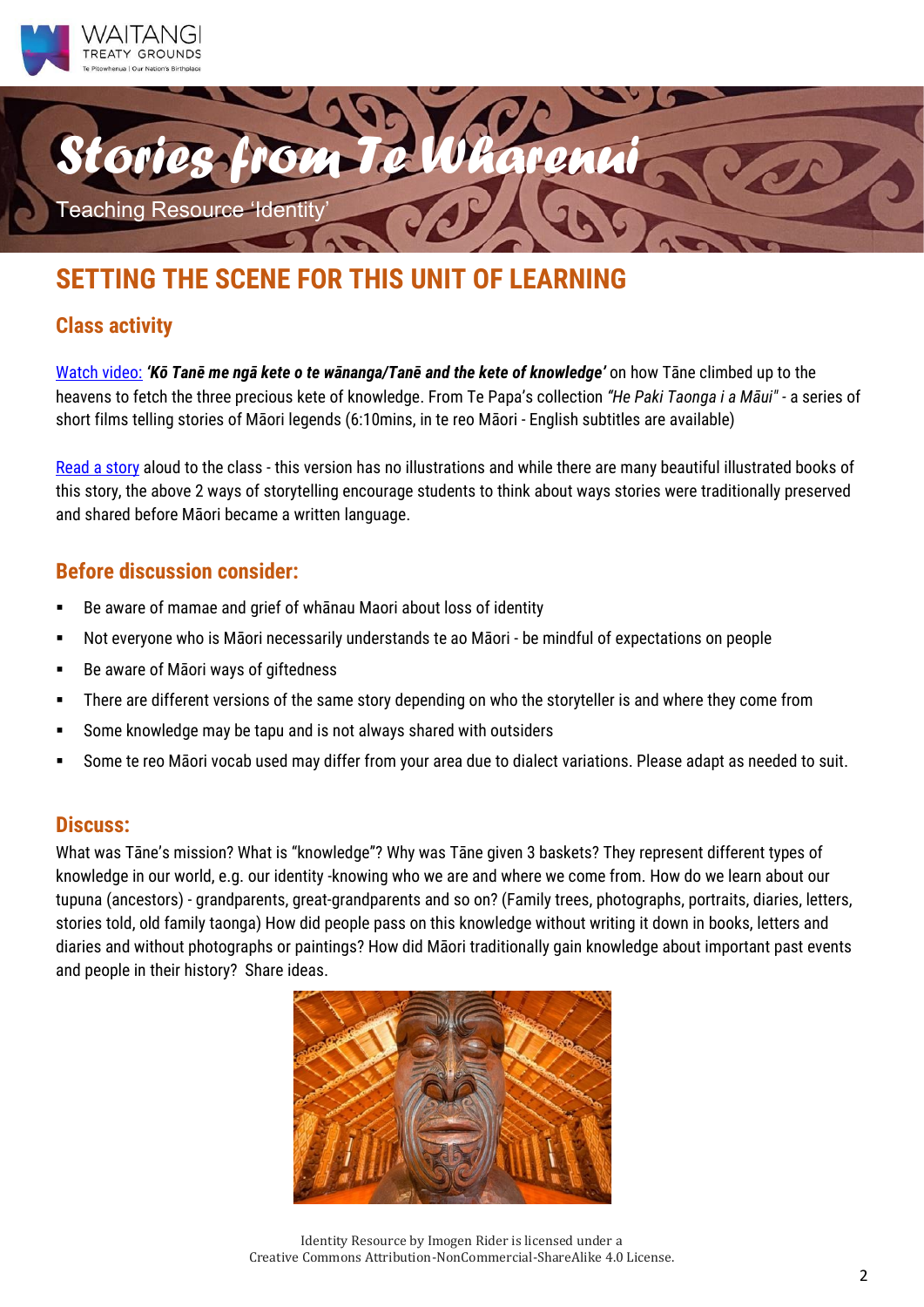



Throughout the unit, mix and match activities to best suit your students' needs and interests

## **1) Wharenui**

Just like stories that are told in books, letters, diaries and old photos and paintings, the taonga in wharenui also tell stories about important people and events of the past. Wharenui are often called whare tūpuna (ancestral house) and important ancestors are depicted in it. It's like a library of information about people and events of the past, or like a gallery with portraits of ancestors. The wharenui is built to symbolise a human form, inside being the belly of the ancestor.



### **Class activities**

- Visit your local marae if possible and explore the wharenui. If you cannot visit, invite a marae rep to talk with you.
- Take [a virtual 3D tour](https://www.cyark.org/projects/waitangi/3D-Explorer) of Te Whare Rūnanga (the Carved Meeting House) at Waitangi Treaty Grounds. Locate Waitangi on a map - why is it significant? Te Whare Rūnanga is a whare for all New Zealanders. It represents ancestors from many areas of New Zealand; usually wharenui tell stories of one area. View the 3D model and explore navigation tools. (Can also view in virtual reality with VR headset or mobile phone with Cardboard or similar).

### **Group activities**

View th[e virtual 3D tour](https://www.cyark.org/projects/waitangi/3D-Explorer) of Te Whare Rūnanga and use the Te Whare Rūnanga [Carvings PDF](https://drive.google.com/file/d/1oJesaP-4DN3FwXWRqVzvY5PCyIDsYPtB/view?usp=sharing) to discuss:

- 1. Different artforms and their purpose inside and outside the wharenui, as well as symbolism of wharenui as a whole
- 2. Key words/ideas about patterns, colours and materials e.g. kōwhaiwhai patterns are red, black and white
- 3. Features seen on faces in figures tā moko, protruding tongues, paua shells in eyes
- 4. Objects and animals seen in poupou e.g. weapons such as patu and animals such as the moko/lizard

### **Class activity**

Share ideas: Use **[Padlet](https://padlet.com/dashboard)** (online collaboration tool) or pre-prepared sheet to discuss purpose of art forms, key patterns, objects, symbols and features (e.g. poupou usually have a figure, the tongue is a prominent feature). Sort into 4 main forms; the wharenui itself, whakairo, tukutuku and kōwhaiwhai. Provide scaffolding as needed. It is important that students identify purpose and features of artforms before creating their own. Add to Padlet or sheet during the unit.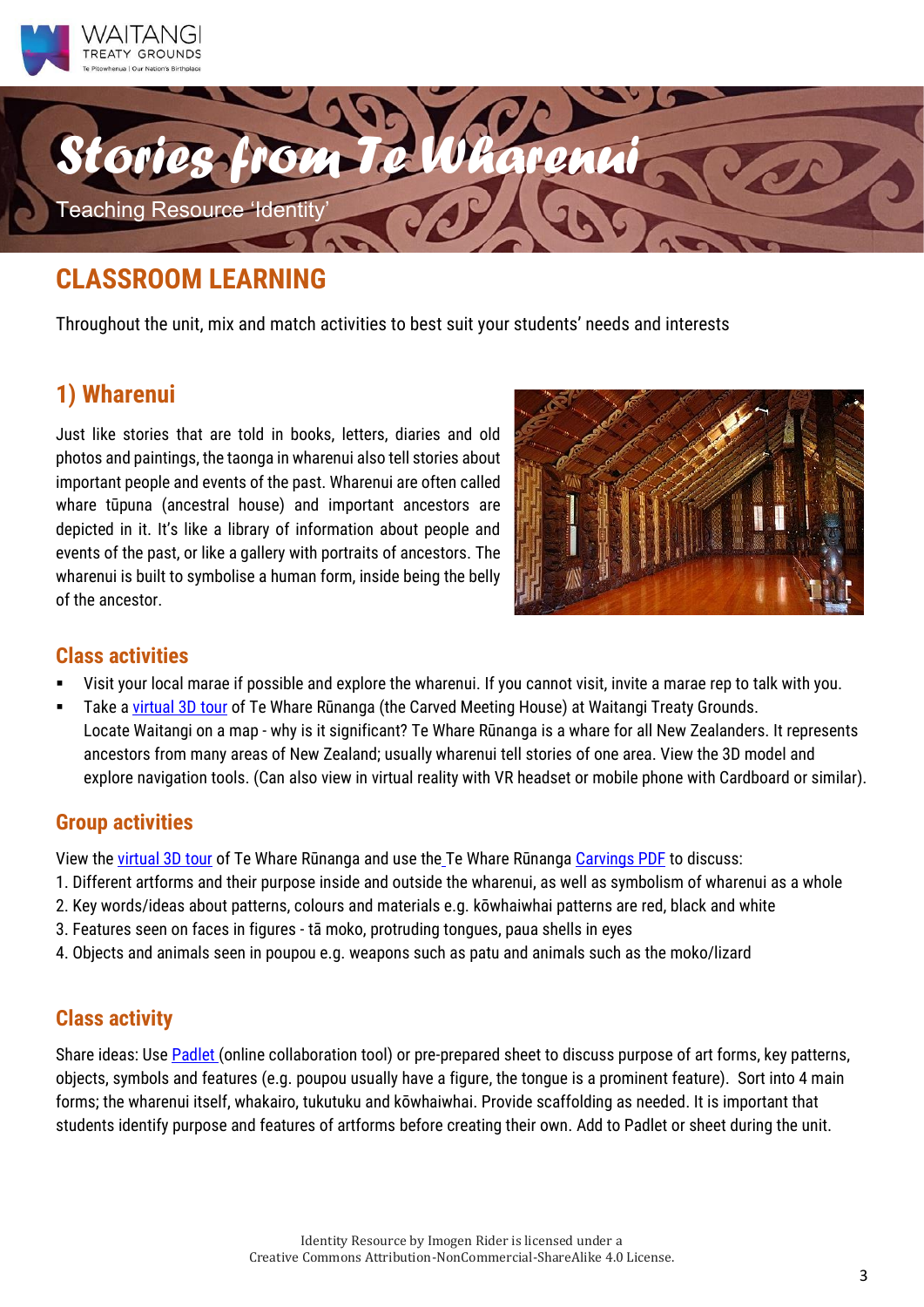



### **Wharenui**

Read [Building a Wharenui](http://instructionalseries.tki.org.nz/Instructional-Series/Connected/Connected-2011-Level-2-Structure/Building-a-Wharenui) (or a similar text suited to your students' needs and interests). This article is about the process of building a traditional wharenui, including describing the materials and building techniques used and explanation of symbolism and spiritual significance of the wharenui. It also explains how and why process and materials used have changed in modern times. Choose from the following activities:

- 1. Decorate and put together your own wharenui, e.g. using this template: [Wharenui 3D net](https://drive.google.com/drive/folders/1swCeUYzdPwh6UM5dz6e0_RHE_yu2sDRk) (see photo below)
- 2. Design a digital 3D wharenui, using [Paint 3D](https://paint-3d.en.softonic.com/) (Windows 10 only) or **Tinkercad**. Download these instructions: [Get started with Paint 3D](https://drive.google.com/file/d/1ctVCnPGxHwhGraHK02LzlmHZEgJOQBjh/view?ts=5f1e38c9) & [Get started with Tinkercad](https://rarangamatihiko.com/resources/getting-started-with-tinkercad)
- 3. As a class, use craft materials and/or paints and decorate your classroom entrance to represent the entrance to a wharenui (house of learning).
- 4. Watch **Raranga Matihiko TV** [Te Whare Rūnanga](https://rarangamatihiko.com/home-learning/rmtv-episode-4a-whanau-juniors) Junior (Levels 1-3 NZ Curriculum) on kaitiakitanga (guardianship and protection) featuring Waitangi's Te Whare Rūnanga. It includes hands-on activities using **Book Creator** to create a digital book about special people and places or create a fold-out paper book to draw them.
- 5. Watch **Raranga Matihiko TV** [Te Whare Rūnanga](https://rarangamatihiko.com/home-learning/rmtv-episode-4b-whanau-seniors) Senior (Levels 3-5) also visits Te Whare Rūnanga and has hands-on activities using [Pixlr photo editor](https://pixlr.com/) to create an image of a special place. Download instructions: [Get started with Pixlr](https://drive.google.com/file/d/1lV0JDVnznOyxP7KbuXelrh1qDQi1B3Ja/view?ts=5f1e38ba)
- 6. Investigate th[e parts](https://www.sciencelearn.org.nz/images/2284-wharenui) that make up Te Wharenui. Use this [bilingual interactive](https://www.wicked.org.nz/Interactives/Maori-themed-interactives-in-English/Wharenui) to learn about different parts of a wharenui. Draw and label a wharenui.

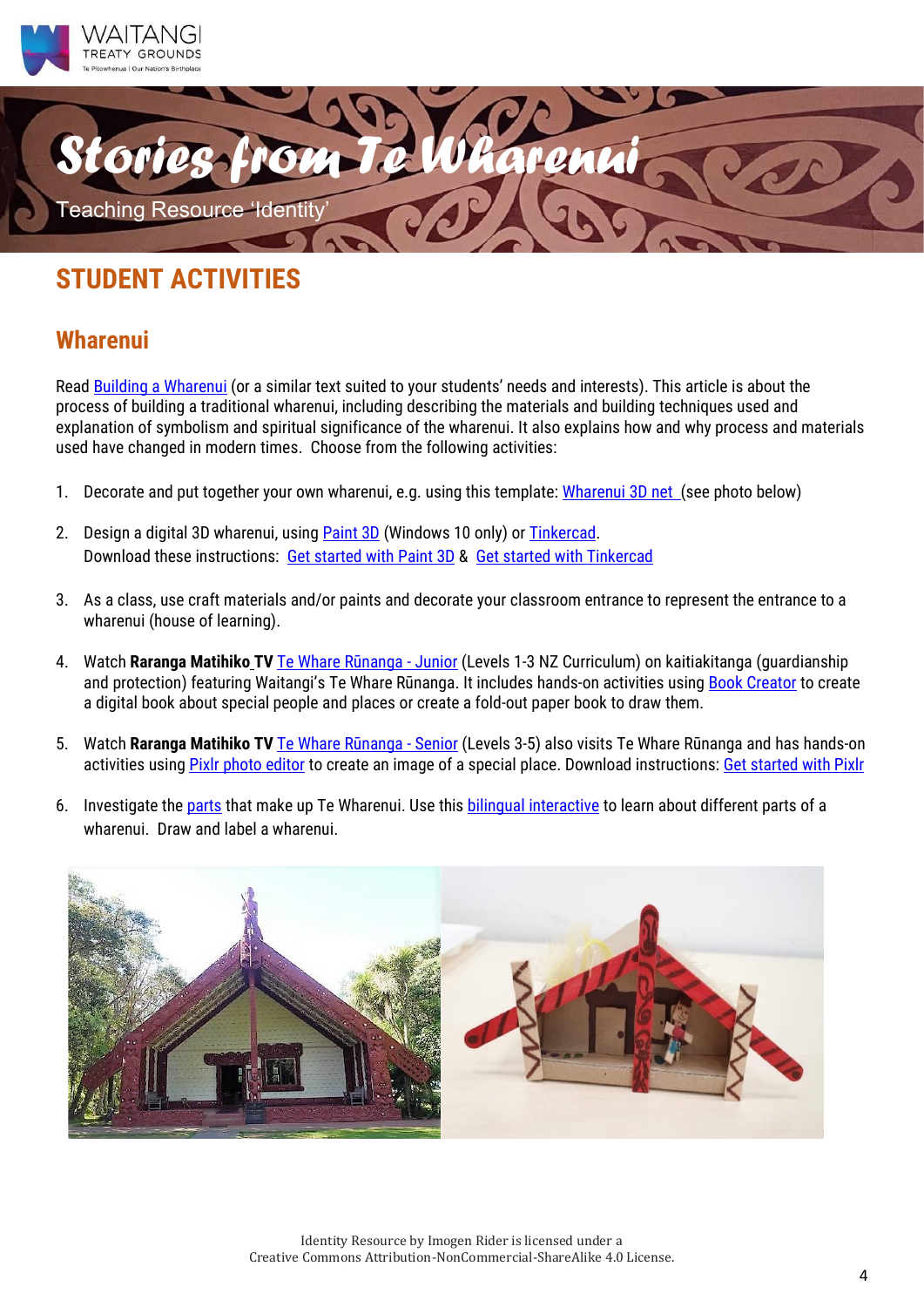



## **2) Whakairo**

Māori did not have their history written in the form of an alphabet and words, but the [Whakairo](http://www.maori.org.nz/whakairo/default.php?pid=sp34&parent=58) (carvings) themselves are recorded history that people could read. How did they read them? The shape of the heads, position of the body, surface patterns and objects depicted came together in each piece to record and remember events. Whakairo also includes tā moko (traditional Māori tattoos) seen on the faces of carved figures.

### **Class activities**

**Discuss:** What or who do the poupou represent? Tūpuna (ancestors), genealogy, the natural environment. If you have visited your wharenui, what stories do the poupou tell about your tūpuna or area? Or find the poupou that represents your ancestors or the iwi from your area in the [virtual 3D tour](https://www.cyark.org/projects/waitangi/3D-Explorer) of Te Whare Rūnanga and Te Whare Rūnanga [Carvings PDF](https://drive.google.com/file/d/1oJesaP-4DN3FwXWRqVzvY5PCyIDsYPtB/view?usp=sharing) and any other poupou students connect to. What stories are told in these poupou?

- Is there an area in your school or community that tells stories, e.g. poupou, panels or murals? What stories do they tell? Talk to someone about a space your class could decorate as poupou (maybe wooden posts or poles) to show something unique about your school or community
- Invite a kaiwhakairo to visit your class or find out about visiting a carving studio to see a kaiwhakairo at work

### **Group activities**

In small groups, explore the stories of whakairo in your local wharenui or in the [virtual 3D tour](https://www.cyark.org/projects/waitangi/3D-Explorer) of Te Whare Rūnanga and Te Whare Rūnanga [Carvings PDF.](https://drive.google.com/file/d/1oJesaP-4DN3FwXWRqVzvY5PCyIDsYPtB/view?usp=sharing)

**1. Tekoteko:** What or who does the tekoteko of your wharenui represent (or the face under it)? Who does the tekoteko of Te Whare Rūnanga represent? (see photo below showing Kupe) Carvings use symbolism to tell stories, so an object can mean a lot more than what meets the eye. What is Kupe holding? (a hoe or paddle). What else could this symbolise? (leader, navigator, migration)

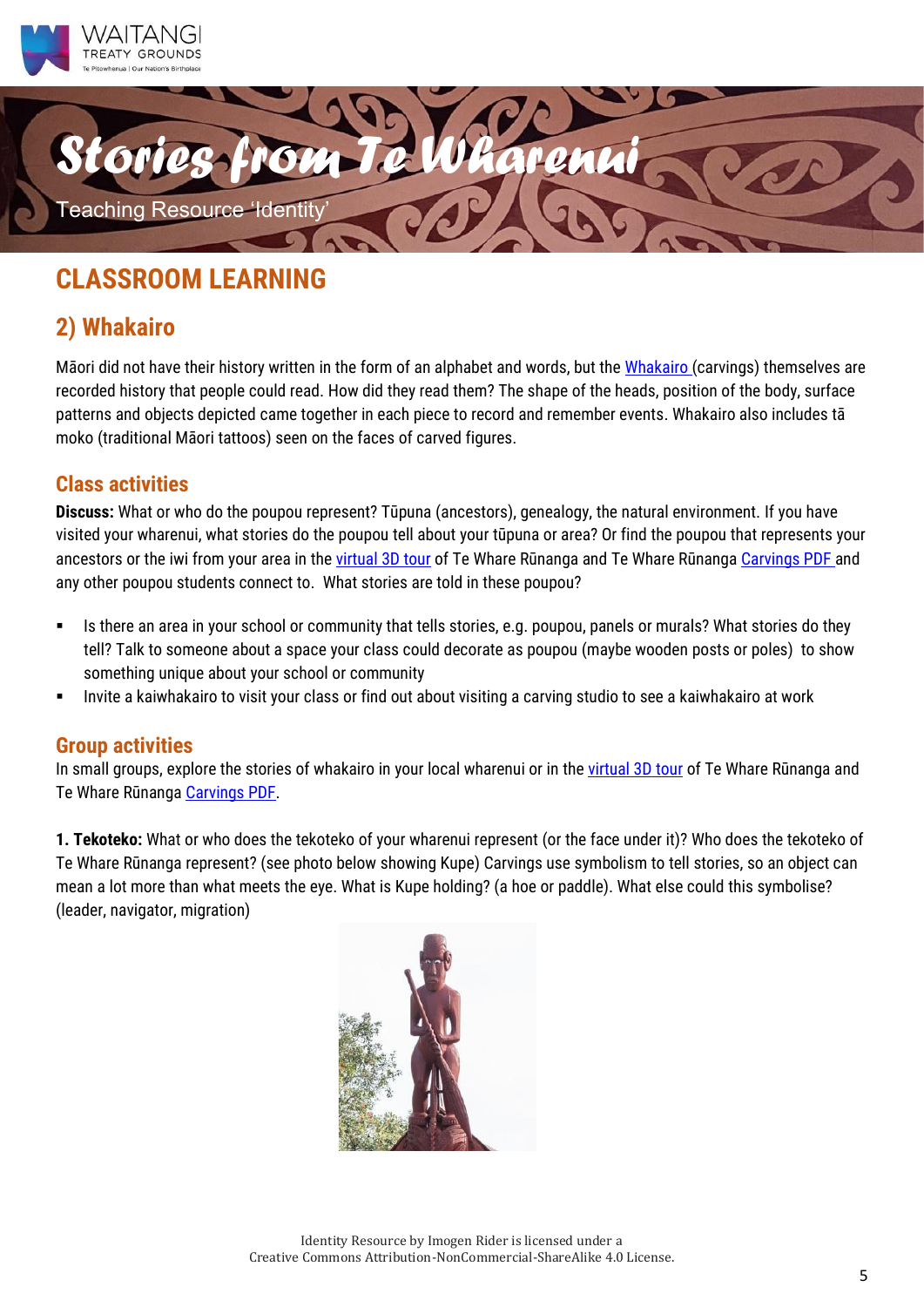



**2. Pou-toko-manawa**: Research the purpose of pou-toko-manawa in your local wharenui or #6 in the virtual tour: This back central pou-toko-manawa (see right) shows the importance of whakairo in recording genealogy of important Ngāpuhi ancestors. Rāhiri, paramount chief stands at the base with the figure above representing Kohuru, the fifth generation from Rāhiri. It is of Kohuru that Ngāpuhi people base their carving genealogy on.

The small detail work connecting Rāhiri and Kohuru shows the genealogy (generations that followed) with all the following connections shown below.



*"Rāhiri begat Kaharau Karahau begat Taurapoho Taurapoho begat Tupoto Tupoto begat Tuteauru Tuteauru begat Kohuru"*

Does this recitation of whakapapa sound familiar? Have you seen written ways of recording it?

- Show students written records of genealogy such as this [written family tree](https://commons.wikimedia.org/wiki/File:Family_tree.svg) so they understand how the kaiwhakairo (carver) fulfills this purpose in carved form.
- **Discuss** tā moko on Rāhiri's face. These lines and patterns were also a way of recording whakapapa and showed the wearer's skills and status within the iwi.

**3. Poupou** : What stories do poupou in your wharenui tell or find out what poupou #5 in the virtual tour depicts. It shows Hine-ā-Maru**,** ancestress of the Ngāti Hine subtribe of the Bay of Islands. If you look closely there are representations of the *whe*, the daddy-long-legs spider, alongside her head because one story tells how she had a difficult time giving birth to her son and the daddy-long-legs helped her finally give birth to him through her armpit. She is linked by the heke (ribs) where we see kōwhaiwhai patterns, to Kawiti also an important ancestor of Ngāti Hine. The Ngāti Hine iwi (tribe) donated all the wood the meeting house is carved from, so the carvers wanted to acknowledge these ancestors.

What is common about the carved faces in the poupou? (the protruding of tongues and tā moko) The tongues can mean an act of defiance, but also show the importance of oral history and storytelling. They also show that any fighting and weapons were to be left outside. Inside the whare was a place of peace where things were discussed and debated. What is seen in the eyes (paua shell)? This is usually the last thing the carver adds to bring their work to life.

### **Class Activity**

Share ideas and add more detail to Padlet or a brainstorming sheet before choosing from Student Activities for whakairo.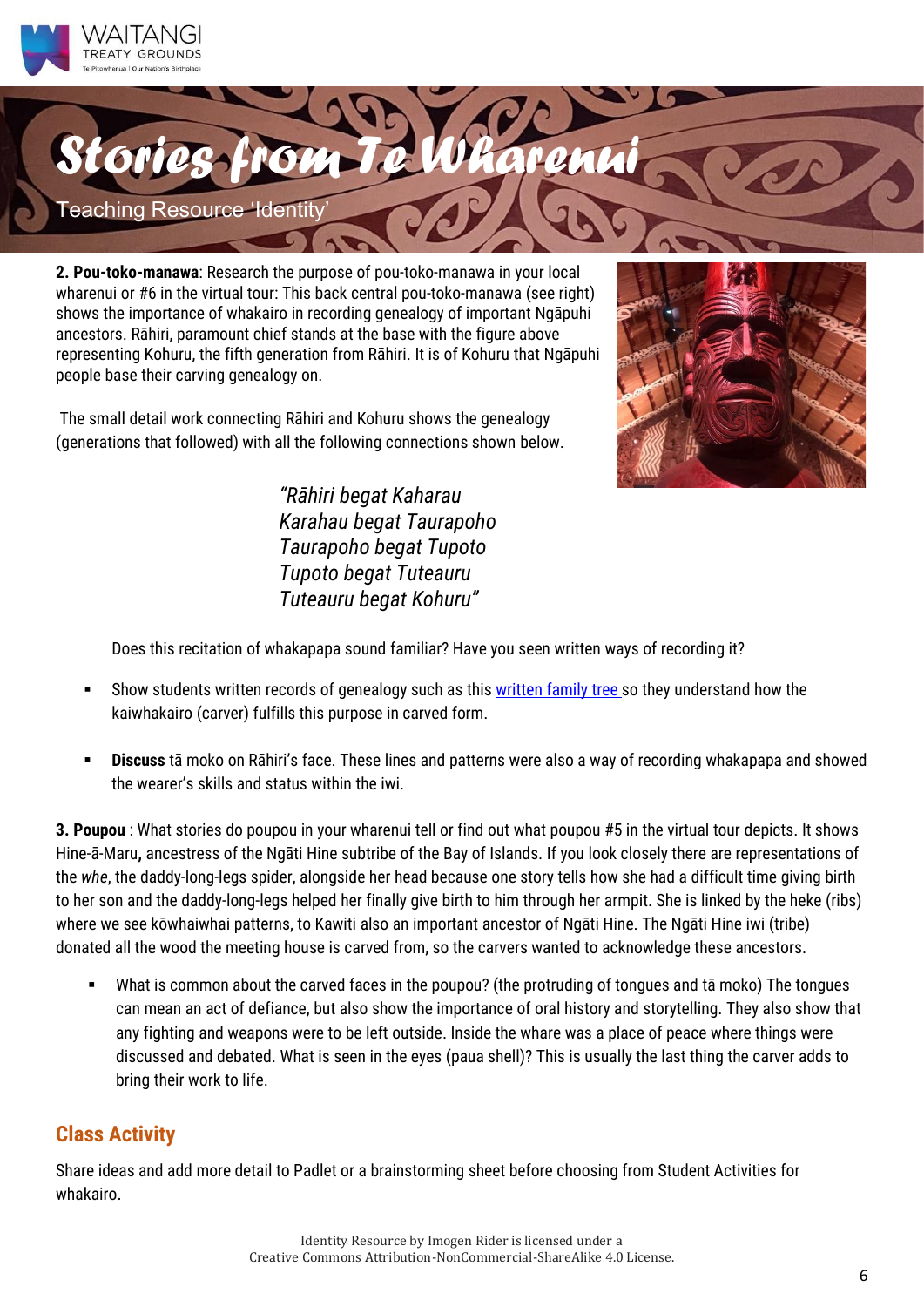



### **Whakairo**

Poupou traditionally represent ancestors who have passed away. But you can get creative and design one to represent yourself. Incorporate symbols, patterns, shapes or objects to show who you or your whānau are. Some figures in poupou hold objects that show who they are e.g. animals such as moko (lizard), weapons such as patu or objects like fishhooks. Choose from the following activities:

- 1. Design a poupou on paper, make one from plasticine/clay or use a cardboard tube (great for the 3-D effect.)
- 2. Create a poupou digitally usin[g SculptGL.](https://stephaneginier.com/sculptgl/) Download instructions: [Get started with SculptGL](https://drive.google.com/file/d/1fo1TFnNWabob3p58c_t6rBQsCzUS2XgM/view)
- 3. Retell a traditional legend in a poupou; either using plasticine/clay or a cardboard tube as in Activity 1 or using [SculptGL.](https://stephaneginier.com/sculptgl/) Watch this video of the legend of [Kupe and the Giant Wheke](https://www.tepapa.govt.nz/discover-collections/read-watch-play/maori/he-paki-taonga-i-maui) or choose a legend from your area.
- 4. Recreate a legend such as Tāne and the 3 baskets of knowledge, Kupe and the Giant Wheke or your own local legend using animation programmes such as [Cloud](https://cloudstopmotion.com/) Stop [Motion](https://cloudstopmotion.com/) o[r Scratch.](https://scratch.mit.edu/) You could even make a game out of the story. Download instructions: [Getting started with Cloud Stop Motion.](https://drive.google.com/file/d/1aeDBgEC7IaRbtqRVkWlFRS2DyGlguRnS/view?usp=sharing) Watch this video Introducing **[Scratch](https://youtu.be/NTY7jAODNqM)**



- 5. Design a poupou or other whakairo pattern and 'carve' your design into a foam sheet, then print it – you can print it over and over in different colours and create an artwork. Download instructions: [Poupou and whakairo](https://drive.google.com/drive/folders/1rgap7Kd51KKv4xvZkopatg6dbifsW8wc) prints
- 6. With your class, read and discuss this news article: [Carvings reflect city's cultures](https://www.nzherald.co.nz/northern-advocate/news/article.cfm?c_id=1503450&objectid=10933240) about poupou representing

different cultures installed in Whangarei alongside traditional poupou. How would these look different to the Māori ones? How could they show other cultures and heritages? Use this article as a springboard for ideas for the activity below.

**At home:** Create a colourful, fun poupou to show who *you* are; use what you have at home and in your garden. Start by creating the "figure" shape from clothes, then add your special taonga and things from nature. Take photos to share at school.



What can you tell about this person? The penguin, shells and ferns show a love of nature, four hearts represent four children, the wooden spoon shows a love of cooking and the small giraffe connects the person to Africa. Add some Māori patterns (this one has a koru) and also tukutuku designs on the legs (ice block sticks).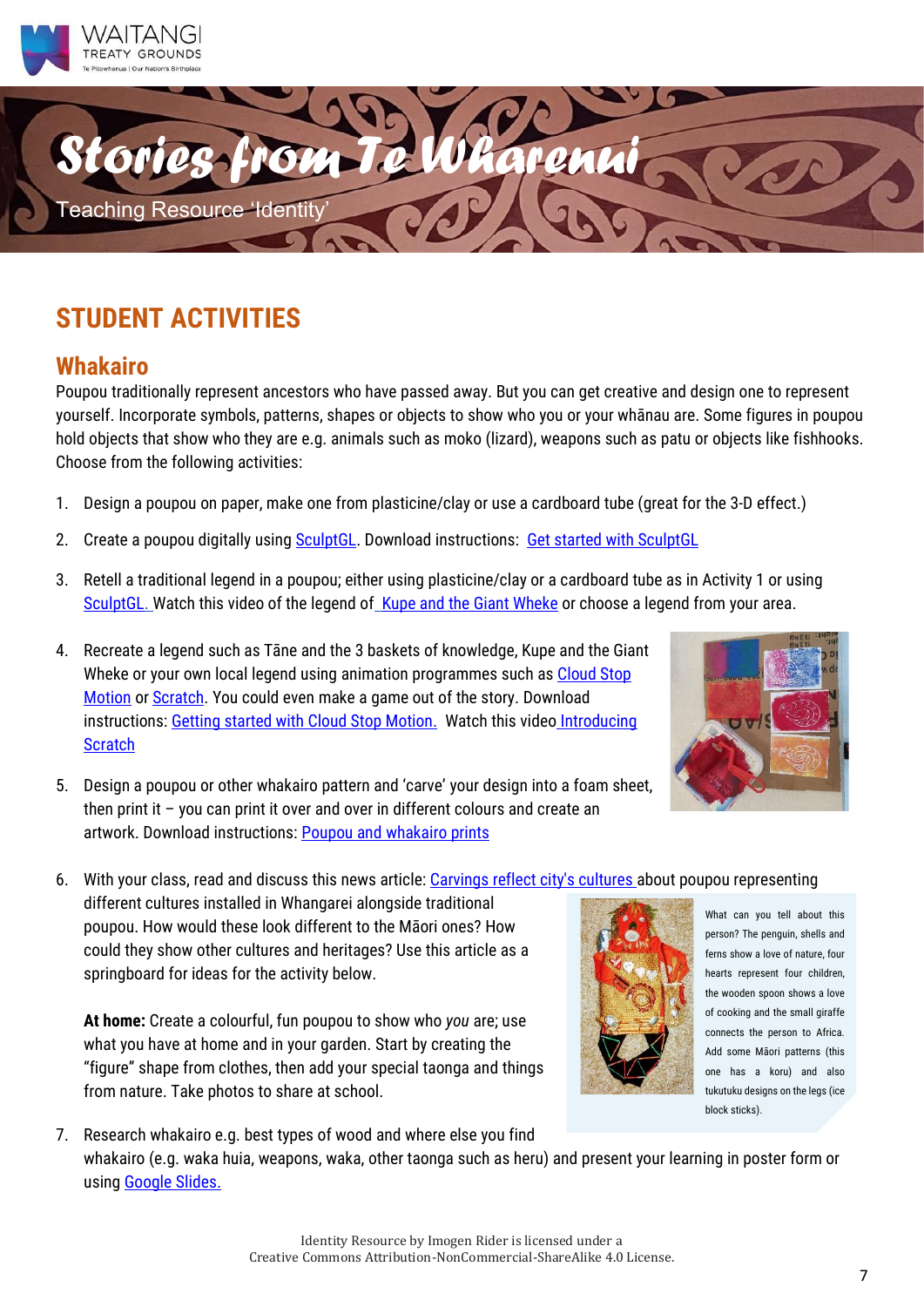



## **3) Tukutuku**

▪ Tukutuku are the woven flax (harakeke) panels that adorn wharenui and are placed between poupou. Their purpose is to tell the stories of life to complement the poupou found on each side. The different raranga (weaving) patterns have different meanings. Not all iwi have the same interpretation of patterns.

### **Class activities**

- Read this article from *Junior Journal Number 55 Level 2 'Weaving Tukutuku'* which explains how tukutuku panels are made and the symbolism of some of the patterns, including the patterns that feature on our \$5 and \$10 banknotes. Add to the Padlet or brainstorming sheet.
- Discuss stories told in the tukutuku panels found in your wharenui. View this Tukutuku patterns and meanings [slideshow.](http://www.maori.org.nz/slideshow/category.php?CategoryID=15) Discuss meanings of designs and how they represent legends and also the natural environment. Patterns often have deeper meanings. Not all iwi have the same story for the same patterns.
- Invite an expert to talk about the art of raranga (weaving) and teach you how to weave something e.g. a flower
- Talk to someone at your school or council about a space at school or in your town that your class could decorate with tukutuku patterns meaningful to your school or area. What story could you tell?

### **Group activities**

From your own wharenui or from this guide to Māori forms and patterns [He Wakahuia Toi Māori.pdf](about:blank), as well as the [virtual 3D tour](https://www.cyark.org/projects/waitangi/3D-Explorer) of Te Whare Rūnanga and Te Whare Rūnanga [Carvings PDF,](https://drive.google.com/file/d/1oJesaP-4DN3FwXWRqVzvY5PCyIDsYPtB/view?usp=sharing) find the following patterns.

- 1. Find a tukutuku pattern showing the story of Tāne and the three baskets of knowledge? How does this design add to the story. (Poutama depicts the pathway of Tānes' steps to heaven to retrieve the baskets of knowledge. What else could this mean personally? (levels of knowledge in life as we grow up)
- 2. Find a pattern that represents the natural environment e.g. Pātikitiki the diamond -shaped tukutuku patterns. This was a group of stars near the Milky Way whose position guided the Māori fishing seasons. The deeper meaning relates to success and prosperity from good planning, cooperation etc. In turn, there would be a whakatauki (proverb) about this which reinforced knowledge.
- 3. Find a weaving pattern that represents a mythical sea and river monster. What story do you think this pattern tells? (Niho taniwha shows the teeth of the taniwha)
- 4. Find a pattern that represents strength. How does the pattern show this? (kaokao a warrior's open armpits represented strength as he flexed his muscles) Example of how not all iwi have the same interpretation as for Tainui, the kaokao can represent the many bends of the Waikato River.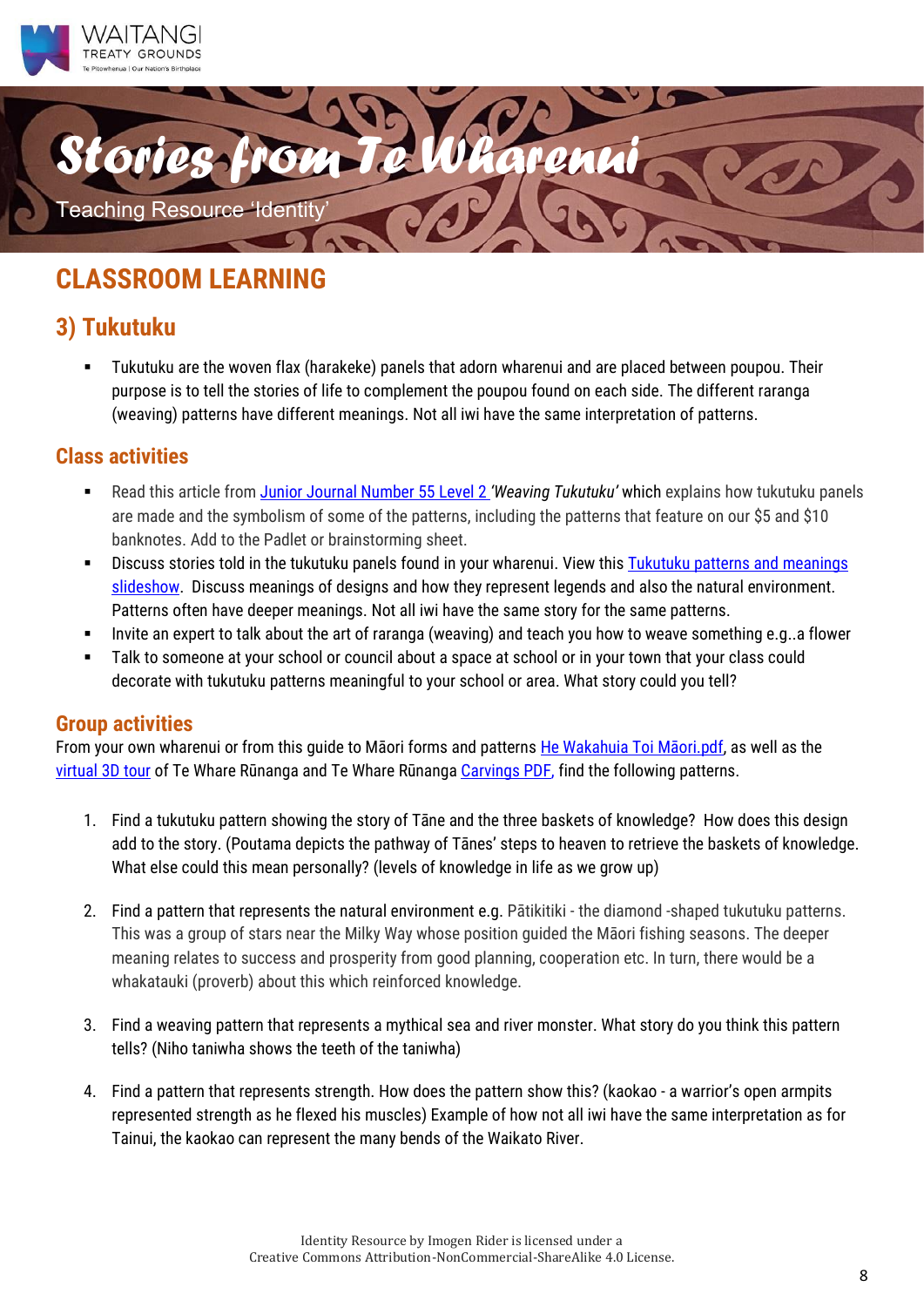



### **Tukutuku**

Choose from the following:

- 1. Make a tukutuku panel using tape and paint; download instructions here: [Tukutuku panel instructions](https://drive.google.com/drive/folders/1rgap7Kd51KKv4xvZkopatg6dbifsW8wc)
- 2. Use digital art tools lik[e Paint 3D](https://paint-3d.en.softonic.com/) or [Autodraw](https://www.autodraw.com/) to create tukutuku designs. You can stick to traditional ones or why not combine some or design your own to represent a legend or whakatauki, or your own story
- 3. Choose a legend or whakatauki and design a tukutuku pattern to represent this use traditional patterns or have a go at designing your own patterns to represent a legend, whakatauki, or your own story.
- 4. Paper weaving is a good alternative to flax watch this video on how to mak[e woven paper stars.](https://www.youtube.com/watch?v=qSjyDqztzaQ&t=247s) There are lots of great videos on how to weave fun things such as fish and flowers, or interesting raranga patterns.
- 5. Find out more about the art and history of weaving in other traditional taonga such as korowai and kete and present learning in different ways e.g Google Slides. [Paint](https://paint-3d.en.softonic.com/) 3D or in booklet or poster form.

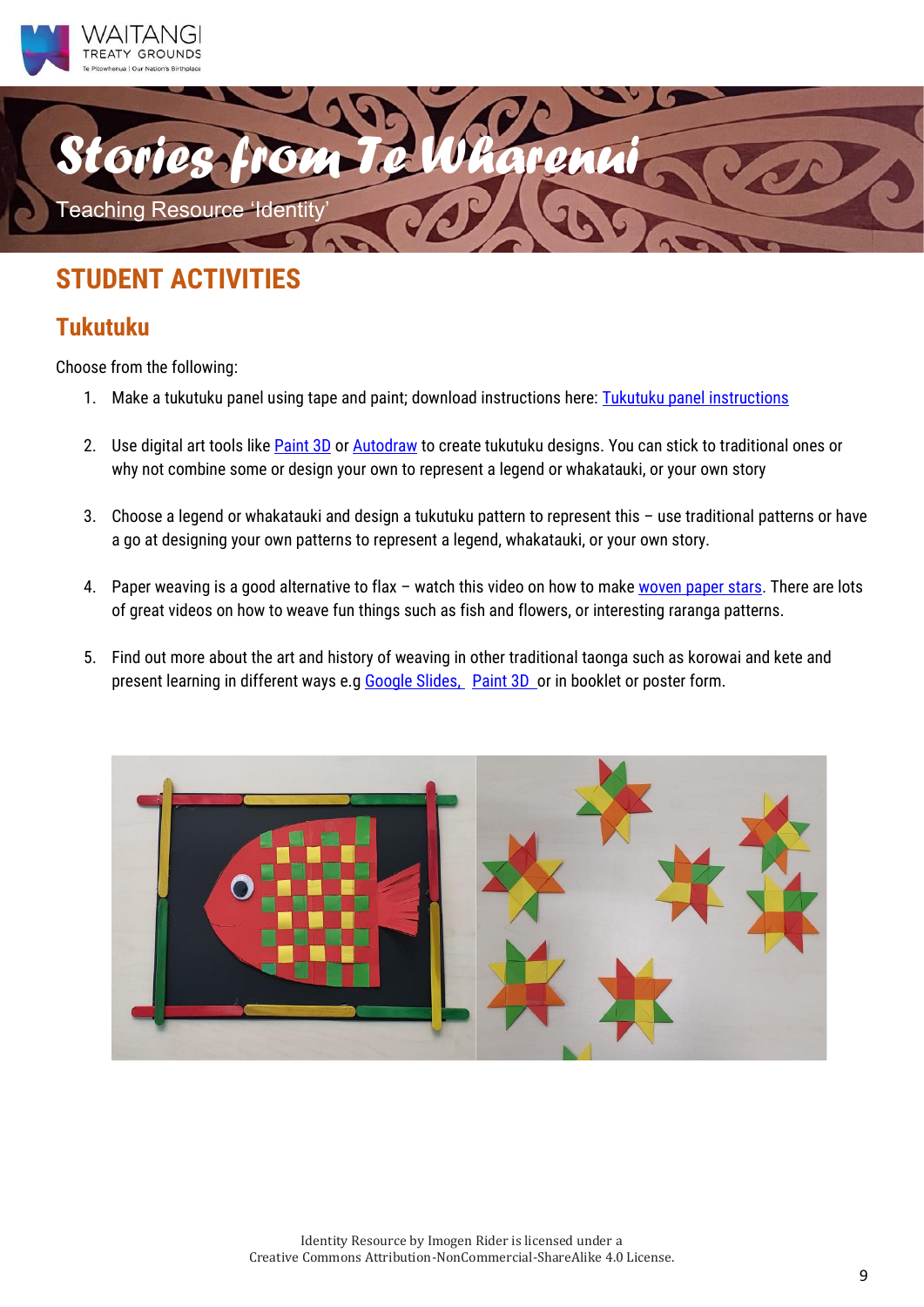



## **4) Kōwhaiwhai**

Kōwhaiwhai designs are found on the rafters of wharenui and are decorative as well as used to enhance stories. Nature is often the inspiration for these beautiful patterns. The main element of kōwhaiwhai design is the koru seen in many Māori art forms. This coiled form symbolises growth and renewal. We see it in nature in shells, snails and ferns.



### **Class activities**

- **EXTER 15 Find out about the meaning of kōwhaiwhai patterns found in your local wharenui. You can also view this Slide** [Show](http://www.maori.org.nz/slideshow/category.asp?CategoryID=15) and [He Wakahuia Toi Māori p](https://drive.google.com/file/d/1uYzIhfMuWiD8WkhQT-qZsyjiYj5ZIZWZ/view?usp=sharing)oster from *He Wakahuia Toi Māori - Māori Visual Culture in Visual Arts Education (Y7-10)* book (which is a great resource you can buy from [Down the Back of the Chair\)](http://www.thechair.co.nz/j/ep?AI=Ek5o3fTammnVPBqm&P1=frameset.htm) as well as the virtual 3D tour of Te Whare Rūnanga
- Find out about a space at school or in your town that your class could decorate with kōwhaiwhai patterns meaningful to your school or area. What story or whakatauki could you tell through the patterns?

### **Group activities**

Research different kōwhaiwhai patterns, and share your learning; this could be in booklet or poster form or in a Google [Slides](https://www.google.com/slides/about/) presentation. Also use this TKI resource: Kō[whaiwhai-Poster](https://artsonline.tki.org.nz/Planning-tools/Teacher-Resource-Exchange/Maori-Kowhaiwhai-Poster) which is useful in showing students the origins in nature of common kōwhaiwhai patterns. It also supports students to create their own stylised motifs from nature.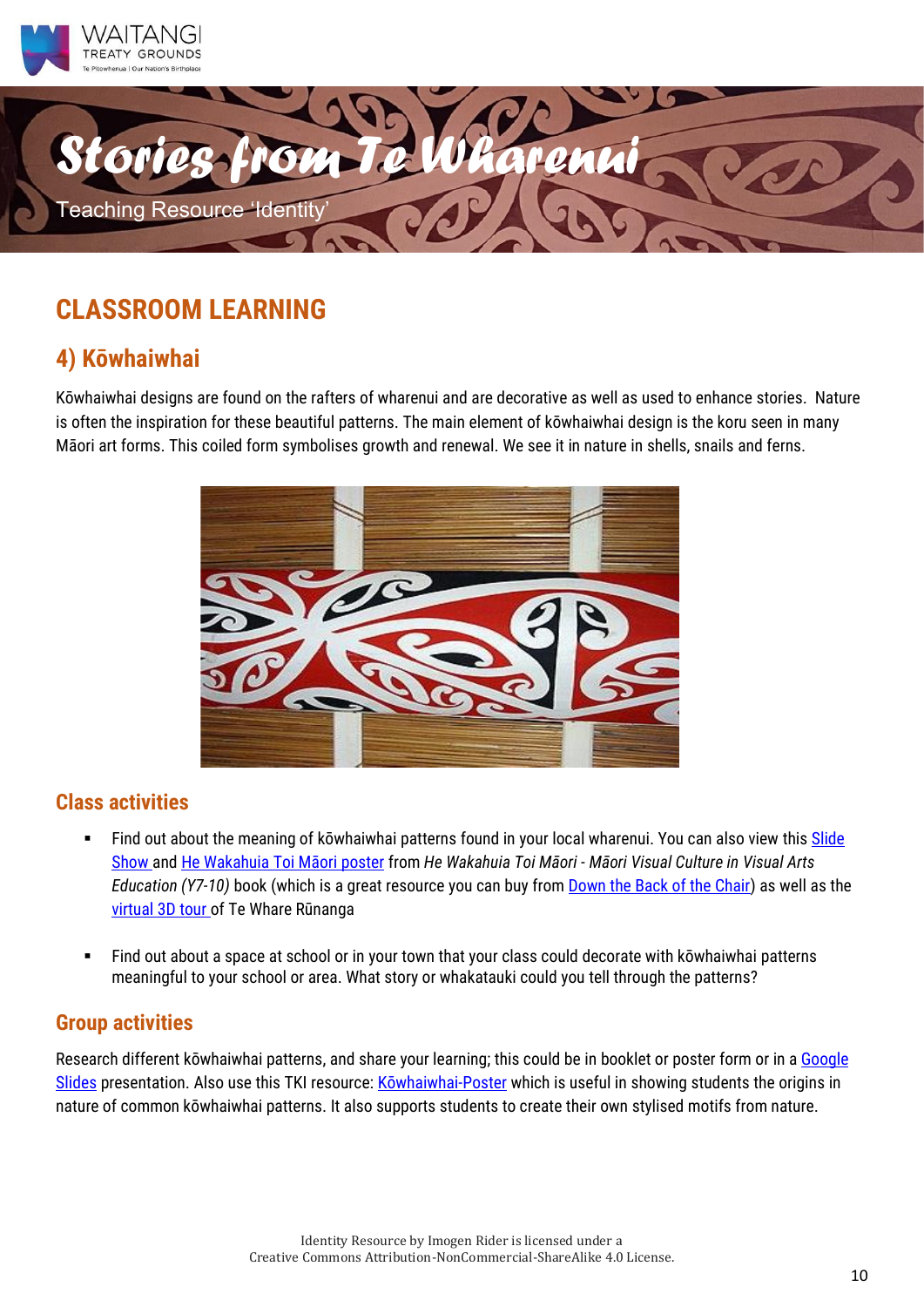



### **Kōwhaiwhai**

Choose from the following:

- 1. Design and make a kōwhaiwhai container; download instructions here: Kowhaiwhai container instructions
- 2. Choose a whakatauki or legend and create a kōwhaiwhai design to represent it for example: the mangopare (hammerhead shark) kōwhaiwhai pattern relates to the whakatauki (proverb)- *Kaua e mate wheke mate ururoa - Don't die like an octopus, die like a hammerhead shark -* Octopus don't fight when being captured, however a hammerhead shark will fight bitterly to the end. Commonly used to encourage someone not to give up
- 3. Use digital art tools lik[e Paint 3D](https://paint-3d.en.softonic.com/) or [Autodraw](https://www.autodraw.com/) to create kōwhaiwhai designs. You can stick to traditional ones or why not combine some or design your own to represent you?
- 4. Experiment with translations, reflections and rotations of a pattern to create new designs (on paper or digitally) see [Kōwhaiwhai NZ Maths](https://nzmaths.co.nz/sites/default/files/2020-05/Kowhaiwhai.pdf) for ideas. Explore symmetry in kōwhaiwhai: NZ Maths: s[ymmetry in Kōwhaiwhai](https://nzmaths.co.nz/resource/i-spy-symmetry)
- 5. Research where else you find kōwhaiwhai patterns e.g. on waka, on kapa haka costumes and present your learning in poster form or using Google Slides

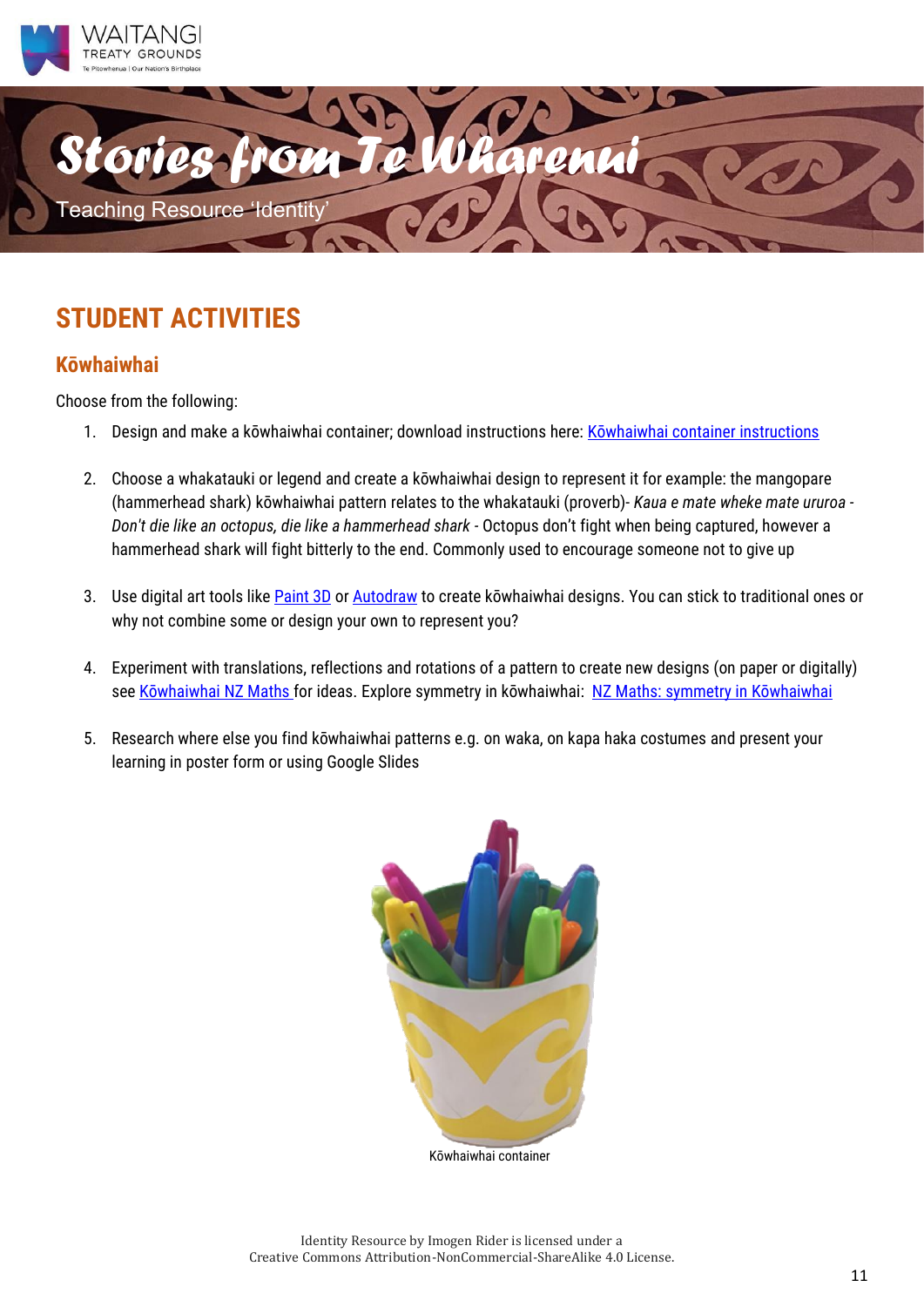



### **Websites and Links**

Tāne and the 3 Kete of Knowledge video: [https://www.tepapa.govt.nz/discover-collections/read-watch-play/maori/he](https://www.tepapa.govt.nz/discover-collections/read-watch-play/maori/he-paki-taonga-i-maui)[paki-taonga-i-maui](https://www.tepapa.govt.nz/discover-collections/read-watch-play/maori/he-paki-taonga-i-maui)

Tāne legend to read:<https://www.knowledge-basket.co.nz/about/knowledge-basket-legend/>

Te Whare Rūnanga virtual 3D tour<https://www.cyark.org/projects/waitangi/3D-Explorer>

Genealogy [https://commons.wikimedia.org/wiki/File:Family\\_tree.svg](https://commons.wikimedia.org/wiki/File:Family_tree.svg) 

Poupou: [https://collections.tepapa.govt.nz/category/73](https://collections.tepapa.govt.nz/category/732)

Māori patterns[: https://collections.tepapa.govt.nz/search/maori%20patterns/results](https://collections.tepapa.govt.nz/search/maori%20patterns/results)

Māori forms and patterns: [He Wakahuia Toi Māori.pdf](https://drive.google.com/file/d/1uYzIhfMuWiD8WkhQT-qZsyjiYj5ZIZWZ/view?usp=sharing) (taken from *He Wakahuia Toi Māori - Māori Visual Culture in Visual Arts Education (Y7-10)*)

Tukutuku patterns slideshow:<http://www.maori.org.nz/slideshow/category.php?CategoryID=15>

Māori carving[s:](https://collections.tepapa.govt.nz/search/maori%20carvings/results) <https://collections.tepapa.govt.nz/search/maori%20carvings/results>

Tā moko: <https://www.tepapa.govt.nz/discover-collections/read-watch-play/maori/ta-moko-maori-tattoos-history>

Wharenui[: http://instructionalseries.tki.org.nz/Instructional-Series/Connected/Connected-2011-Level-2-](http://instructionalseries.tki.org.nz/Instructional-Series/Connected/Connected-2011-Level-2-Structure/Building-a-Wharenui) [Structure/Building-a-Wharenui](http://instructionalseries.tki.org.nz/Instructional-Series/Connected/Connected-2011-Level-2-Structure/Building-a-Wharenui) 

Kōwhaiwhai earliest examples painted on hoe: [https://instructionalseries.tki.org.nz/Instructional-Series/School-](https://instructionalseries.tki.org.nz/Instructional-Series/School-Journal/School-Journal-Level-2-June-2018/Painted-Hoe)[Journal/School-Journal-Level-2-June-2018/Painted-Hoe](https://instructionalseries.tki.org.nz/Instructional-Series/School-Journal/School-Journal-Level-2-June-2018/Painted-Hoe)

Newspaper article on poupou: [https://www.nzherald.co.nz/northernadvocate/news/article.cfm?c\\_id=1503450&objectid=10933240](https://www.nzherald.co.nz/northernadvocate/news/article.cfm?c_id=1503450&objectid=10933240)

Symmetry in kōwhaiwhai: <https://nzmaths.co.nz/resource/i-spy-symmetry>

Translations, reflections,rotations in patterns:<https://nzmaths.co.nz/sites/default/files/2020-05/Kowhaiwhai.pdf>

### **Resources to download**

Kōwhaiwhai container instructions: <https://drive.google.com/drive/folders/1rgap7Kd51KKv4xvZkopatg6dbifsW8wc> Tukuktuku panel instructions:<https://drive.google.com/drive/folders/1rgap7Kd51KKv4xvZkopatg6dbifsW8wc> Poupou/whakairo print instructions:<https://drive.google.com/drive/folders/1rgap7Kd51KKv4xvZkopatg6dbifsW8wc>